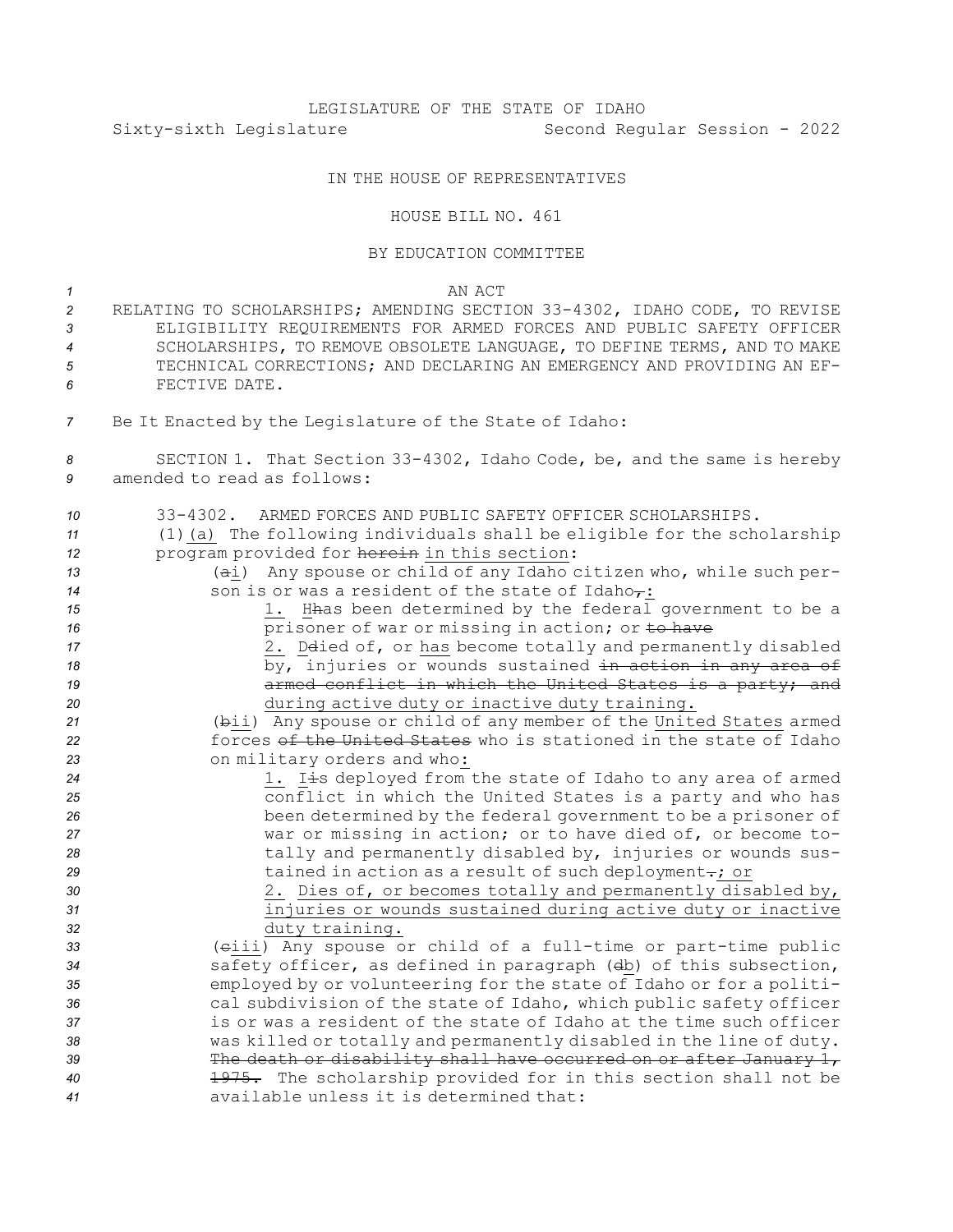| $\mathcal{I}$  | $\frac{1}{2}$ . The death or disablement of the public safety officer        |
|----------------|------------------------------------------------------------------------------|
| $\overline{c}$ | occurred in the performance of the officer's duties;                         |
| 3              | $\{\pm\pm\}$ ?. The death or disablement was not caused by the inten-        |
| 4              | tional misconduct of the public safety officer or by such of-                |
| 5              | ficer's intentional infliction of injury; and                                |
| 6              | (iii)3. The public safety officer was not voluntarily in-                    |
|                | toxicated at the time of death.                                              |
| 7              |                                                                              |
| 8              | (db) For purposes of As used in this section, the following terms have       |
| 9              | the following meanings:                                                      |
| 10             | "Active duty" means state active duty as defined in section<br>(i)           |
| 11             | 46-409, Idaho Code, or full-time duty with any of the United States          |
| 12             | armed forces.                                                                |
| 13             | (ii) "Inactive duty training" means training or maintenance ac-              |
| 14             | tivities prescribed, required, or authorized for military members            |
| 15             | that do not constitute active duty.                                          |
| 16             | (iii) "Military member" means a member of the United States armed            |
| 17             | forces.                                                                      |
| 18             | "Public safety officer" means a peace officer, or a fire-<br>(iv)            |
| 19             | fighter, a paramedic as defined in section 56-1012, Idaho Code, or           |
| 20             | an emergency medical technician as those terms are defined in sec-           |
| 21             | tion 56-1012, Idaho Code.                                                    |
| 22             | (v) "United States armed forces" means the air force, army, coast            |
| 23             | quard, marine corps, navy, or space force, or the reserve compo-             |
| 24             | nent of any such service.                                                    |
| 25             | (vii) "Volunteering" means contributing services as a bona fide              |
| 26             | member of a legally organized law enforcement agency, fire depart-           |
| 27             | ment, or licensed emergency medical service provider organiza-               |
| 28             | tion.                                                                        |
| 29             | (2) (a) To be eligible for the scholarship provided for herein in this       |
| 30             | section, a child of a military member or a public safety officer must        |
| 31             | be a resident of the state of Idaho and must have completed secondary        |
| 32             | school or its equivalent in the state of Idaho. A child already born, or     |
| 33             | born after a military member or public safety officer is determined to       |
| 34             | be imprisoned or missing in action, or is killed dies or becomes totally     |
| 35             | and permanently disabled, shall be eligible for this scholarship+.           |
| 36             | (b) To be eligible for the scholarship provided for herein in this sec-      |
| 37             | tion, the spouse of a military member or public safety officer must be a     |
| 38             | resident of the state of Idaho and must have been married to such person     |
| 39             | at the time the military member or public safety officer was determined      |
| 40             | to be imprisoned or missing in action, or was killed died or became to-      |
| 41             | tally and permanently disabled. Provided hHowever, that in the situa-        |
| 42             | tion of disability, the spouse must be currently married to such person.     |
| 43             | (3) An eligible individual who applies for the scholarship provided for      |
| 44             | herein in this section shall, after verification of eligibility, receive the |
| 45             | scholarship and be admitted to attend undergraduate studies at any public    |
|                | institution of higher education or public professional- career technical     |
| 46             | college within the state of Idaho without the necessity of paying tuition    |
| 47             |                                                                              |
| 48             | and fees therefor; such student shall be provided with books, equipment, and |
| 49             | supplies necessary for pursuit of such program of enrollment not to exceed   |
| 50             | five hundred dollars (\$500) per quarter, semester, intensified semester,    |